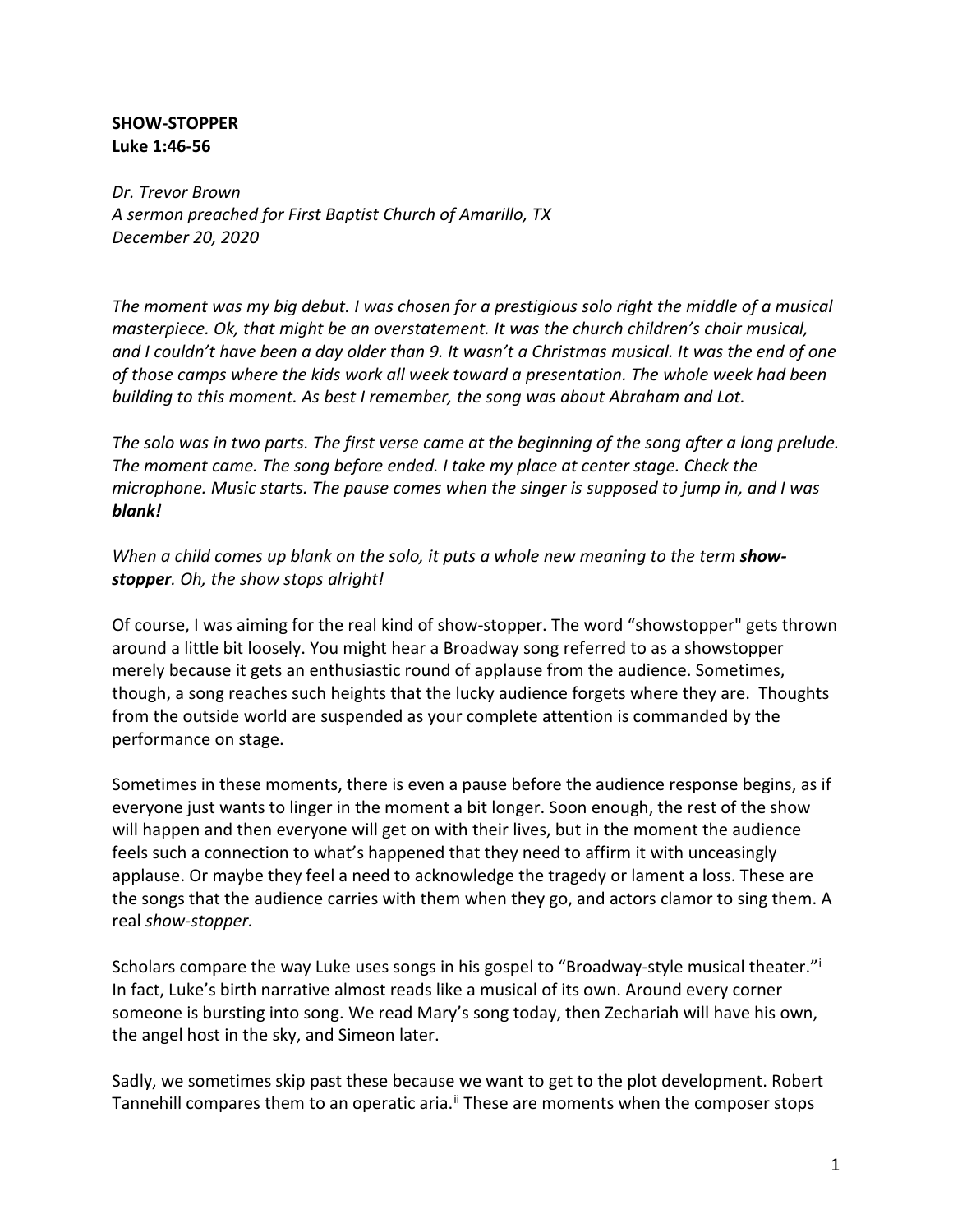the action so that a single poetic and musical development can transcend what's taking place and offer a deeper awareness of what is happening. Luke's use of these Hebrew hymns has that same effect.<sup>[iii](#page-6-2)</sup>

The angel Gabriel has already visited Mary. Greatly troubled by this visit, she wondered deeply about what was behind all this. When she learns that she will give birth to a son, she rightfully wonders: "How can this be?" The angel announces to her about the Holy Spirit, the coming Son of God, and about her cousin Elizabeth who will also conceive in miraculous fashion.

*My three-year-old daughter was playing with a toy nativity set early one morning this week. She began to act out this part of the story, using wooden Mary and a little angel. We listened from across the house as the angel swooped in and shouted: "I'm Gabriel! You're going to have a baby! Now, I'm flying away!"*

It can feel like that, though. The angel drops life changing news on Mary and then just leaves her to sort it out. I wonder if you ever feel like that. God comes and gives demands or a task or a calling, maybe just the calling of Christian life, and then you're left to muddle through on your own. Sometimes it feels like the task in front of us or the hardship we're facing is more than we can handle, and God has moved on.

But, *God didn't leave*. Because God *never* leaves. He would be more present with Mary than any person in all of history. The angel's next words are that the Spirit of the living God will come over her and the shadow of the Most Hight will overshadow her. He overshadows you, also.

That's when Mary starts on the move. The journey to Judea would've been more than enough time to relive every second of her encounter with the divine. She pondered every word that Gabriel had uttered: **"…He will be great and will be called the Son of the Most High. The Lord God will give him the throne of his father David, and he will reign over Jacob's descendants forever; his kingdom will never end."**

Maybe, it was that journey from Nazareth to Judea that Mary began to pen the words. A song began to form in her mind. She was so overcome by God's story, so familiar with the Torah and the Prophets, with God's words to his people, that she began to whisper it to herself along the way. When she gets there Elizabeth is excited, Zechariah is excited, even the unborn John the Baptist is jumping for joy in her womb. Maybe, all this commotion and Elizabeth's praise was enough for Mary to come up with the whole song right on the spot. That would hardly be the most miraculous part of this whole number.

The story comes to a grinding halt. The lights dim down low. Each of the songs in Luke are worth hearing, but this one… This is the one with *show-stopping* quality. That's why for centuries, people have sung this song again and again.

Luke presents her song in the narrative as a total pause. The accounting of the events are set aside and their *meaning* is placed front and center, to make sure that we understand the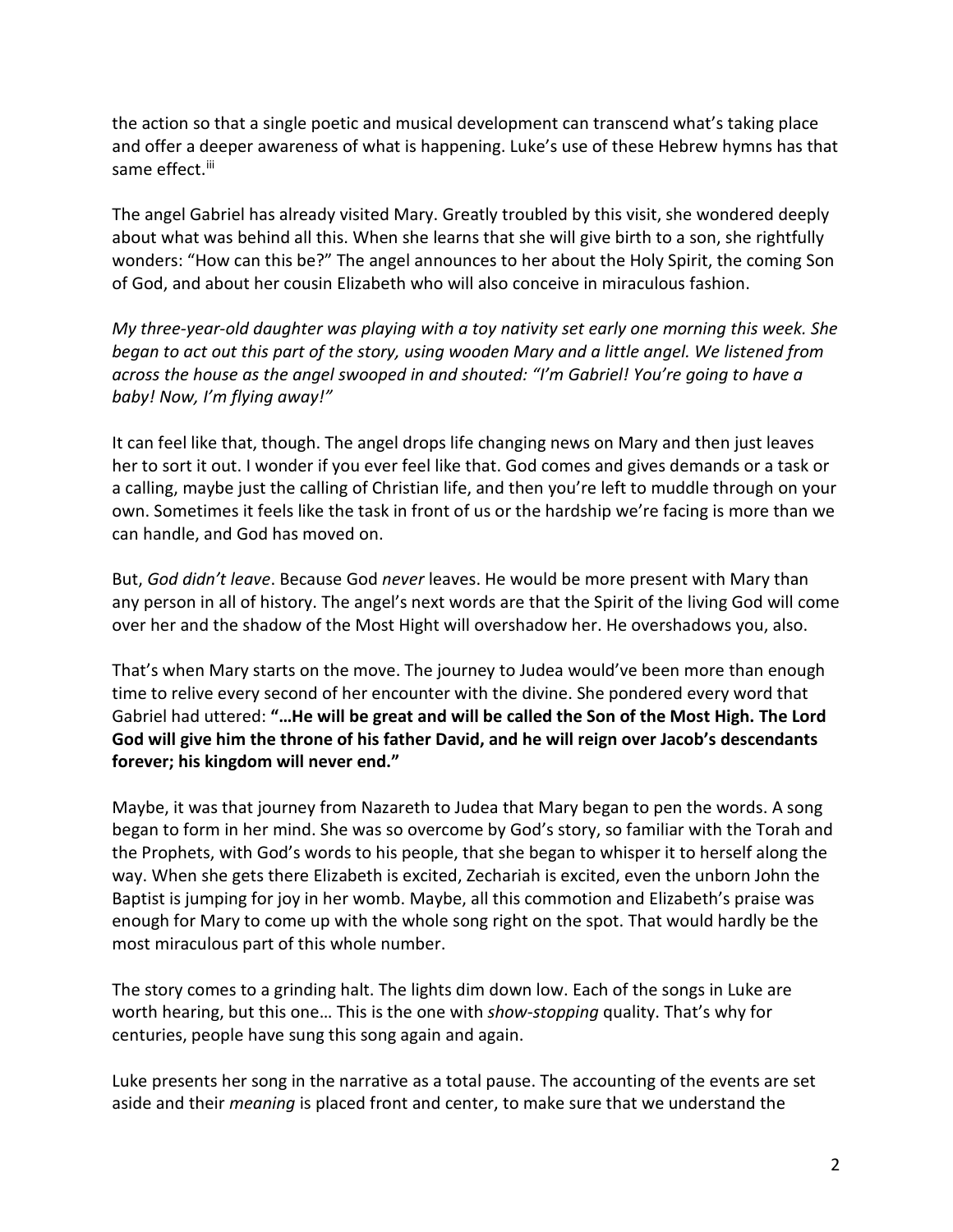significance of what is happening to and *within* her.<sup>[iv](#page-6-3)</sup> Other characters fade to the side and the young teenage girl steps forward to center stage:

## **"My soul exalts the Lord,**

**And my spirit has rejoiced in God my Savior. For He has had regard for the humble state of His servant; For behold, from this time on all generations will count me blessed."**

The first thing we notice about her song is that **Mary sings like she knows who God is.**

The Magnificat: that's the first word in Latin and the song's popular name. "My soul magnifies the Lord." In another translation: "Tell out… the greatness of God." The message paraphrase: "I'm bursting with God-news; I'm dancing the song of my Savior God."

She begins her song by rejoicing in God. She is overwhelmed and taken back by the reality that the favor and blessing of God has shown up in her, a lowly servant. She sits at the bottom of the totem pole in Israel. But she has encountered the author of great reversal, the Lord of the upside-down kingdom, and though she is lowly she will now become the most blessed among women.

In her grand declaration of a mighty God, she echoes other familiar songs. She sings a song like Moses and Miriam and Deborah. But more closely she recalls the song of Hannah as she celebrated the birth of Samuel and all that God was going to do through him. More than that, nearly every line of the song echoes phrases and concepts that fill the Old Testament. The song she sings has been called a "collage a Hebrew scripture." Mary may be lowly and of humble origin, but she speaks the language of God's word.

Beyond Hannah's prayer in 1 Samuel 2, scholars count as many as 12 different Old Testament passages reflected in Mary's song.<sup>[v](#page-6-4)</sup> She knows the Law, the Prophets, and the Writing. She has so fervently memorized the words of the scriptures that they leap out of her in joy the moment God announces what he's doing next. It's all there: Genesis, Exodus, Deuteronomy, 1 & 2 Samuel, Job, Psalms, Isaiah, Ezekiel, Habakkuk, Micah, and Zephaniah. This might be a New Testament hymn, but she sings it with an Old Testament melody.

Mary sings like she knows who God is. Second, **Mary sings like she knows what He will do.**

**<sup>49</sup> "For the Mighty One has done great things for me; And holy is His name. <sup>50</sup> "And His mercy isupon generation after generation Toward those who fear Him.**

Mary begins her song singing about what great things God has done for her, but in the second half of the song the focus shifts to Israel. She knows that what God has done for her he can do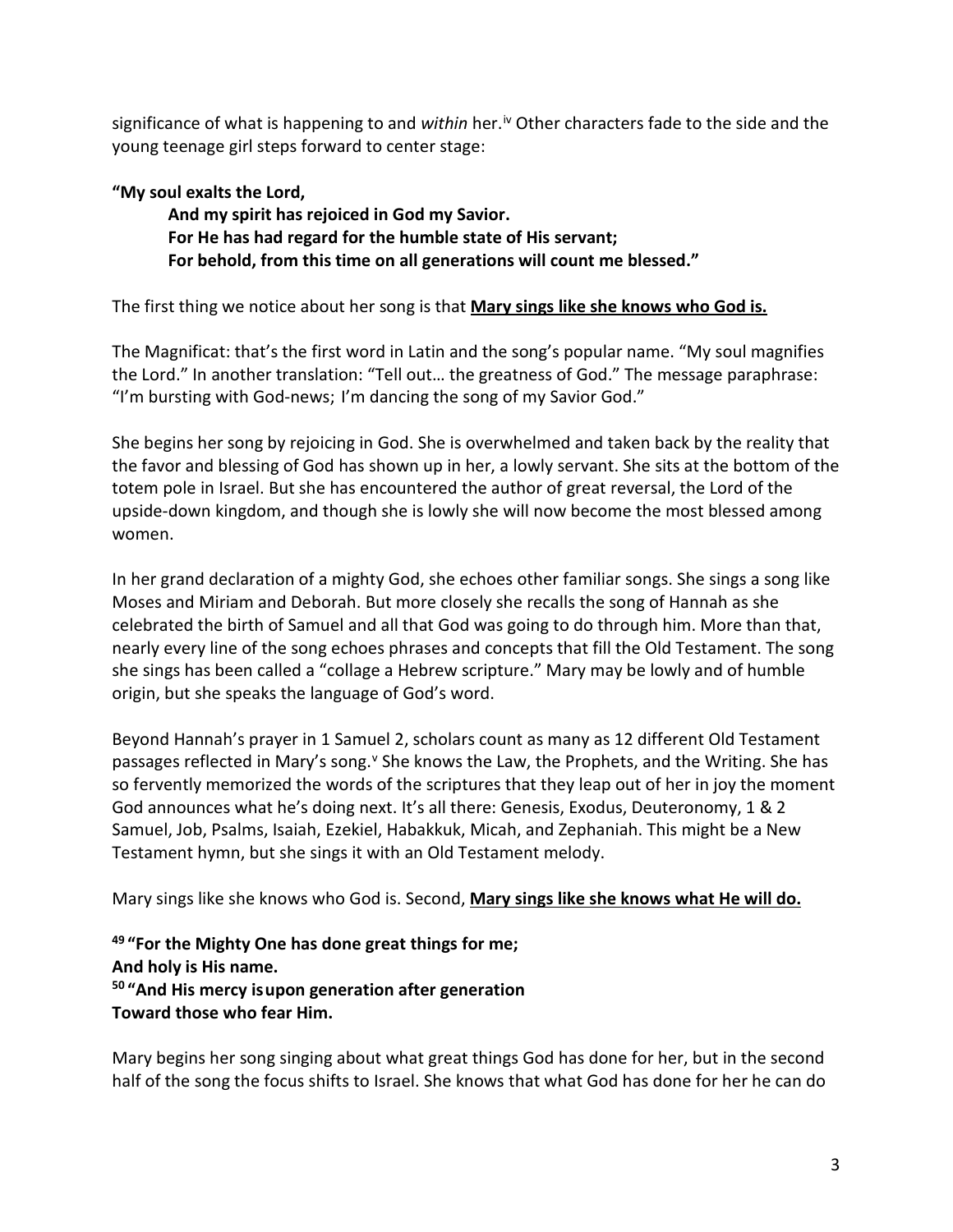for all her people. The blessing and mercy of God that is poured on her will also extend for all generations.

Her language shifts in verse 50 from the personal to the corporate, from the individual to the historic. Not just her life, but all of history will henge on these moments. God's great mercy, the love of this Advent season, extends beyond Mary and to generation after generation.

**<sup>51</sup> "He has done mighty deeds with His arm; He has scattered** *those who were* **proud in the thoughts of their heart. <sup>52</sup> "He has brought down rulers from** *their* **thrones, And has exalted those who were humble. <sup>53</sup> "He has filled the hungry with good things; And sent away the rich empty-handed.**

She sings about God overcoming evil. She holds together the merciful God who is faithful to his covenant with the Divine warrior is going to lift his arm and strike down his enemies. He'll do it by bringing a baby in lowly Bethlehem, by giving favor to the weak, love to lowly, privilege to the powerless, death on a cross.

The proud are too busy looking down on others to look up to God. They have no need for the divine as they work to make glory for themselves. The ones obsessed with lifting themselves up are the very ones who must be humbled. In pursuit of being self-sufficient, they have no need of salvation. It is those who are aware of their true lowliness who will be lifted up.

**<sup>54</sup> "He has given help to Israel His servant, In remembrance of His mercy, 55As He spoke to our fathers, To Abraham and his [\[am\]](https://www.biblegateway.com/passage/?search=Luke%201&version=NIV;MSG;NASB1995#fen-NASB1995-24949am) descendants forever."**

You start reading Mary's song and you realize this is no quaint Christmas carol. This is not the stuff of Bing Crosby or Hallmark.<sup>[vi](#page-6-5)</sup> They won't be making a Lifetime movie themed on this. This is why centuries of readers have heard the song of Mary and found it to be utterly revolutionary. In the past century, there were at least three separate instances of governments banning the public recitation of the Magnificat.<sup>vii</sup>

During the British rule of India, the Magnificat was prohibited from being sung in church. William Temple, the Archbishop of Canterbury, instructed his missionaries to India never to read the Magnificat in public when unbelievers were present.

In the 1980's, the government of Guatemala banned this song. It was too subversive, too politically dangerous. The authorities were worried that it might incite a riot. It might inspire the oppressed and poor to rise up and revolt, to believe that change was indeed possible.<sup>[viii](#page-6-7)</sup>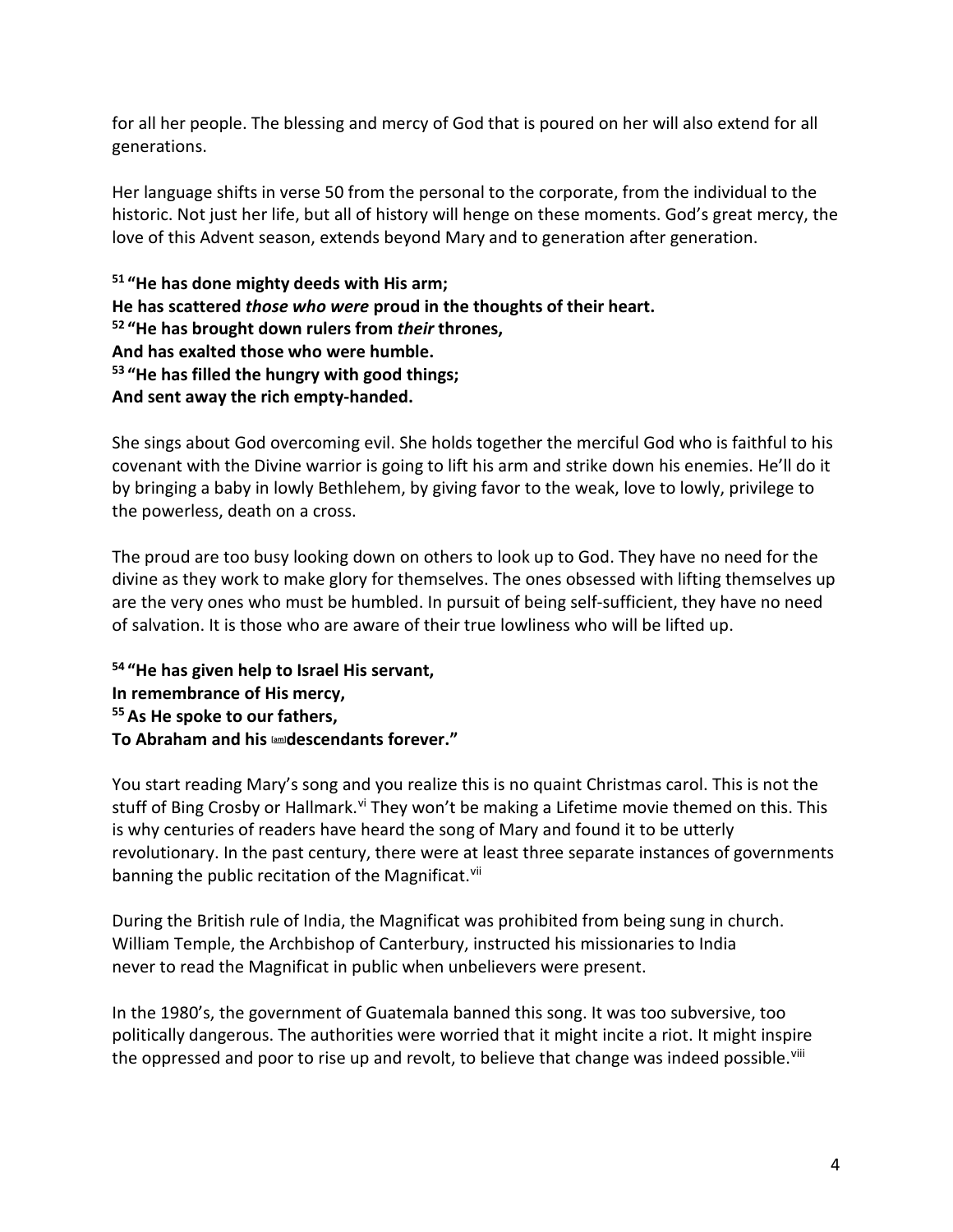In the late 1970's, Argentina's struggle for power, known as the Dirty War, led to the kidnapping and disappearance of some 500 children of political leaders. When an activist group began placing the text of Mary's song on poster's throughout the capital plaza, the military committee of Argentina outlawed any public display of Mary's song.

These are revolutionary words!

- German theologian Dietrich Bonhoeffer, martyred under the Nazi regime, proclaimed in 1933: *"The song of Mary is the oldest Advent hymn. It is at once the most passionate, the wildest, one might even say the most revolutionary Advent hymn ever sung. This is not the gentle, tender, dreamy Mary whom we sometimes see in paintings; this is the passionate, surrendered, proud, enthusiastic Mary who speaks out here. This song has none of the sweet, nostalgic, or even playful tones of some of our Christmas carols. It is instead a hard, strong, inexorable song about collapsing thrones and humbled lords of this world, about the power of God and the powerlessness of humankind."* (Advent Sermon, 1933)
- E. Stanley Jones called it "the most revolutionary document in the history of the world."

Now Mary may not intend to incite political revolt (Maybe, at times she would.) She's certainly not interested in having the weak and lowly rise up only to subject the world to the same dilemma as before. She has a bigger movement in mind. God, not man, is the subject of every action in the text. She is proclaiming a revolution in the truest sense of the word: a turning in one direction all the way to the other. The great reversal!

What was once all important, is no longer important. What we once regarded as blessed will be brought done, and those who know the depths of the need and despair will be lifted up. Those who grasp for power will be cast down, and the humble will raised. The hungry will receive what they've been denied, and those who have done the denying, those who have withheld, will be withheld from.

In Mary's breathtaking song we find out that the world has gotten things pretty much exactly wrong. She sings these powerful words because she now sees what the whole story of Israel was awaiting. She carries in her the clue to the entire puzzle. The life in her womb is the key to entire mystery of the Old Testament. The "hopes and fears of all the years" are met here.

This is not about a revolution of particular time and place but a revolution for all of history. God's revealing of himself in flesh will unveil who he is and tell us the truth about who we are. We're finding out the truth about God and about ourselves.

*You know my solo in the children's musical. I did come through. The pause was painful. The moment was awkward, but then I blurted the words that flooded back to my mind. Except, halfway through I realized I was singing the second verse! And all I could think about as I was completing verse one of the song about Abraham and Lot was: "What in the world am I going to sing when verse two comes around." When the moment came, I was singing it all out of order.*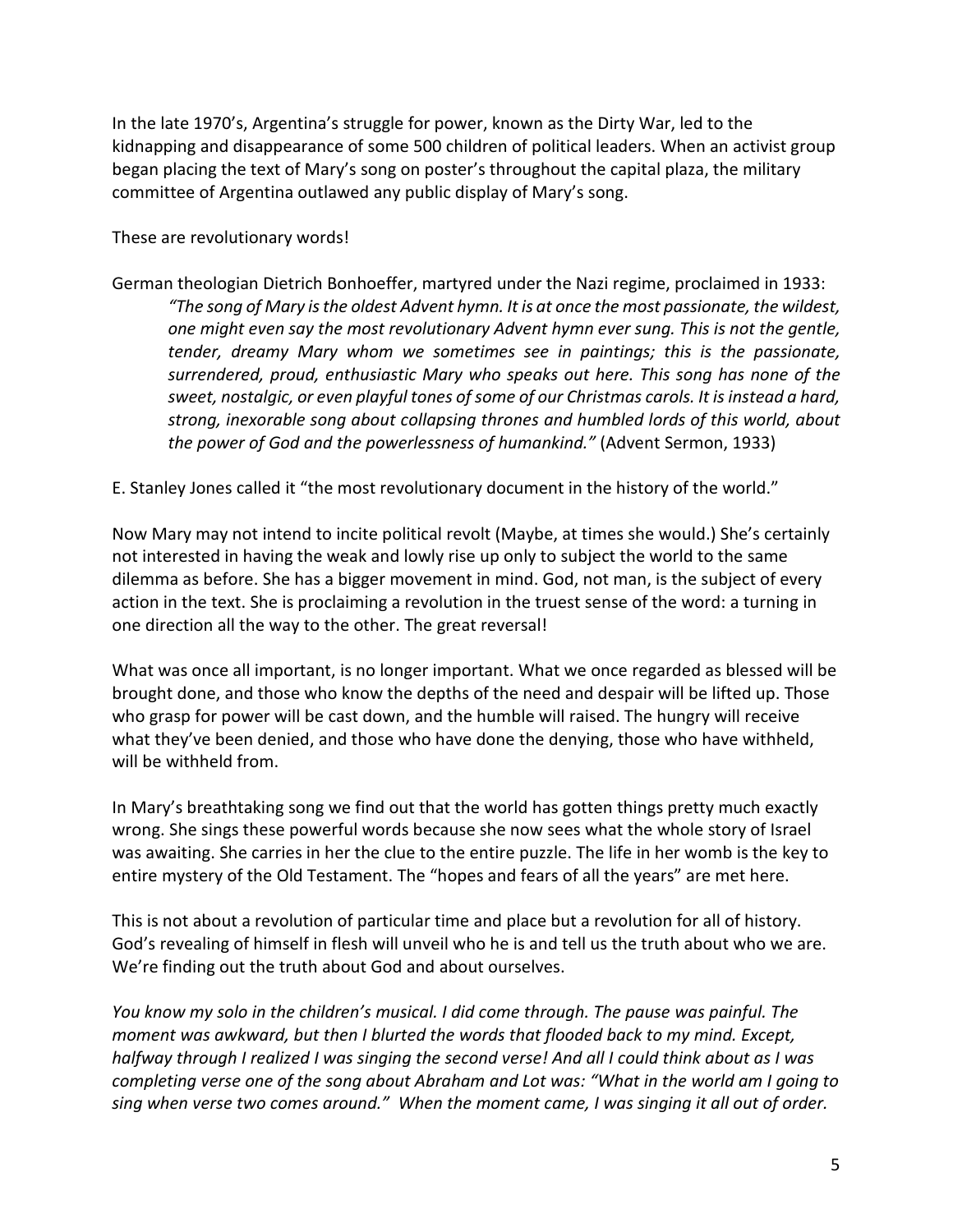The third thing we discover about Mary's song is that **She sings like it has already happened.**

Have you noticed what a strange thing Mary does here? She sings about the future as if it's the past. 6 times she uses past tense verbs to describe future events: *He has done He has scattered He has brought down He has lifted up He has filled He has sent away.*

Barbara Brown Taylor calls this "singing ahead of time." She says, "*It was all happening inside of Mary, and she was so sure of it that she was singing about it ahead of time—not in the future tense but in the past, as if the promise had already come true… The only thing that is absolutely sure in this scenario is that we have a partner who is with us and for us and who wants us to have life. Mary's trust in that fact is really all she has. What she does not have is a sonogram or a husband, or an affidavit from the Holy Spirit that says, "The child really is mine. Now leave the poor girl alone." All she has is her unreasonable willingness to believe that the God who has chosen her will be part of whatever happens next—and that apparently, is enough to make her*  burst into song. She does not wait to see how things will turn out first. She sings ahead of time, *and all the angels with her.*

*If there are any big changes going on with you right now—if something is underway you cannot predict the end of, and your stomach is rolling with your own version of morning sickness—then you might try following Mary's lead. Who knows? While it would certainly be nice to have some details about how it will all turn out, that is not really necessary, is it?"[ix](#page-6-8)*

## **You know who God is. You know what he will do. And because he is with you now, you can sing like its already happened!**

Thirty weeks before the manger and 30 years before the cross, Mary takes center stage and offers a show-stopping advent hymn. It draws us in to hear how her story is my story is Israel's story is the world's story. At the manger we meet the Mighty One who has done great things for us!

He comes in a great reversal and shows us what life is. And as we hear her song end, we ought to be in so deep that we can't help but stand up and say, "Stop the show. Hold it here. I want to sing this one too!"

That is exactly what Mary's child will do when only a few years later he walk into the synagogue takes the scroll, stands up, and reads: *"The Spirit of the Lord is on me, because he has anointed me to proclaim good news to the poor. He has sent me to proclaim freedom for the*